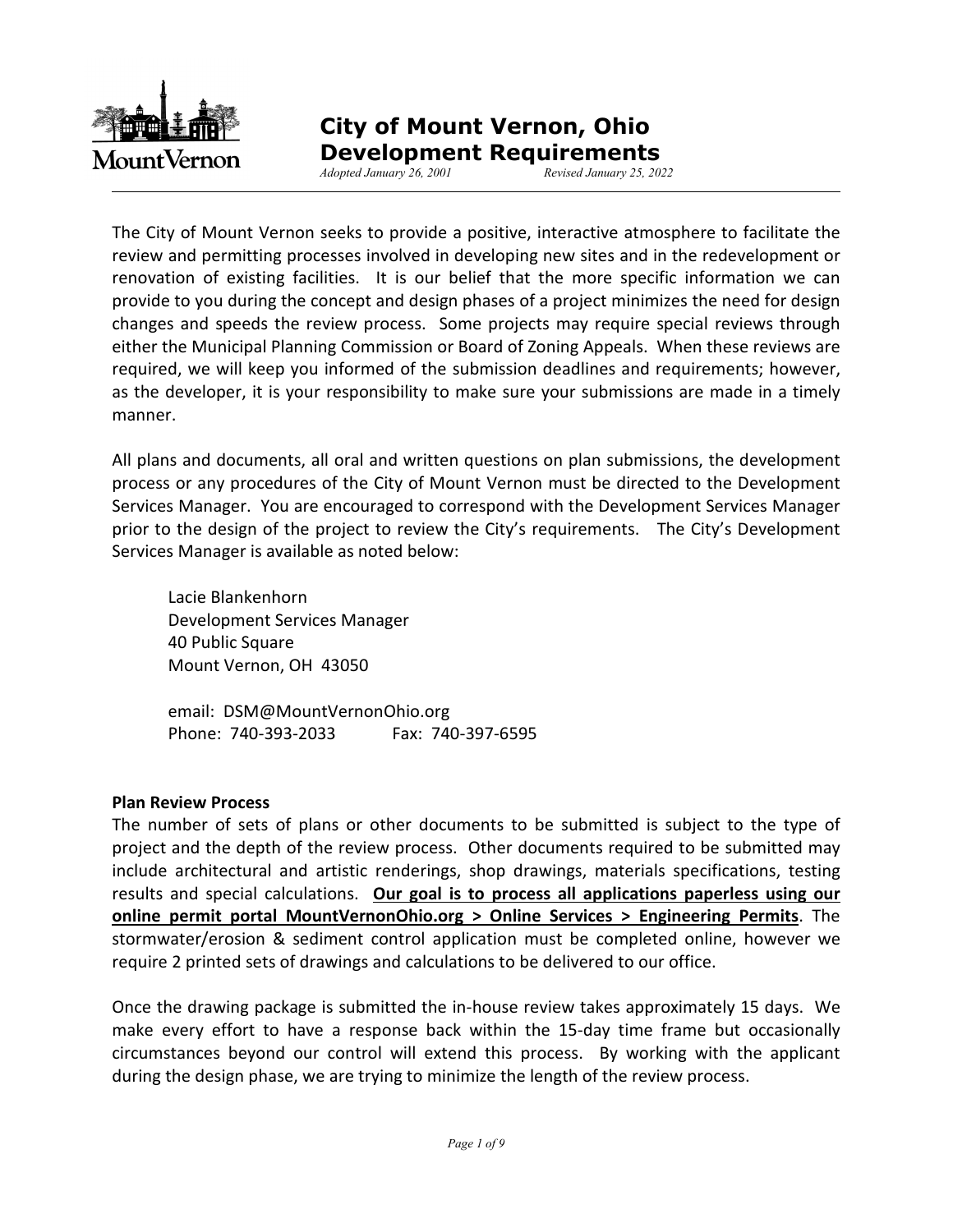Special reviews required by Code may include the Municipal Planning Commission and the Board of Zoning Appeals. The Municipal Planning Commission meets on the second Thursday of each month. In order to guarantee an appearance before the Commission, we recommend making your formal request for agenda action at least three weeks prior to the meeting date, especially if the approval requires a public hearing. The Board of Zoning Appeals meets on the first and third Wednesday of each month and the deadline for application is three weeks prior to the proposed hearing date. Please check with the Development Services Manager to confirm the submission deadline.

#### **Drawing Contents**

#### *Drawing Size*

- Maximum acceptable drawing sheet size is 24 by 36 inches.
- The graphic scale to be shown on the drawings shall be equal to or less than one inch equals fifty feet (1"=50').
- All plans shall be detailed and dimensioned construction drawings.
- Civil drawings must be signed, sealed and dated by an engineer registered in the State of Ohio.
- Architectural drawings must be signed, sealed and dated by an architect registered in the State of Ohio.
- The number of sets of plans to be submitted depends upon the type of project. Please check with the Development Services Manager for the number of sets to be submitted.

#### *General Contents*

- Project name
- Project site address. The Knox County Tax Map Department issues address numbers for all locations in Knox County. Please contact them at 740-393-6752 for assignment of the address. You must have an official address assigned prior to application for any permits.
- Name, address and telephone number of the engineer and/or architect.
- Name, address and telephone number of the owner/developer.
- Date of preparation and dates of revisions (as applicable).
- Location map. Show the site relative to the overall corporate boundary.
- Easements (existing and proposed) to be shown and dimensioned.
- Flood zones as determined by FEMA should be noted by zone designation. Floodway and A-Zones are required to be shown on the drawings.
- North arrow.
- Benchmark locations with elevations (reference USGS).
- Underground utility notification ("Call Before You Dig") with the phone number must be shown on the drawings.
- The following note on trench protection must be included in the drawings: Trench Protection—The Contractor shall support all trenches and excavation in accordance with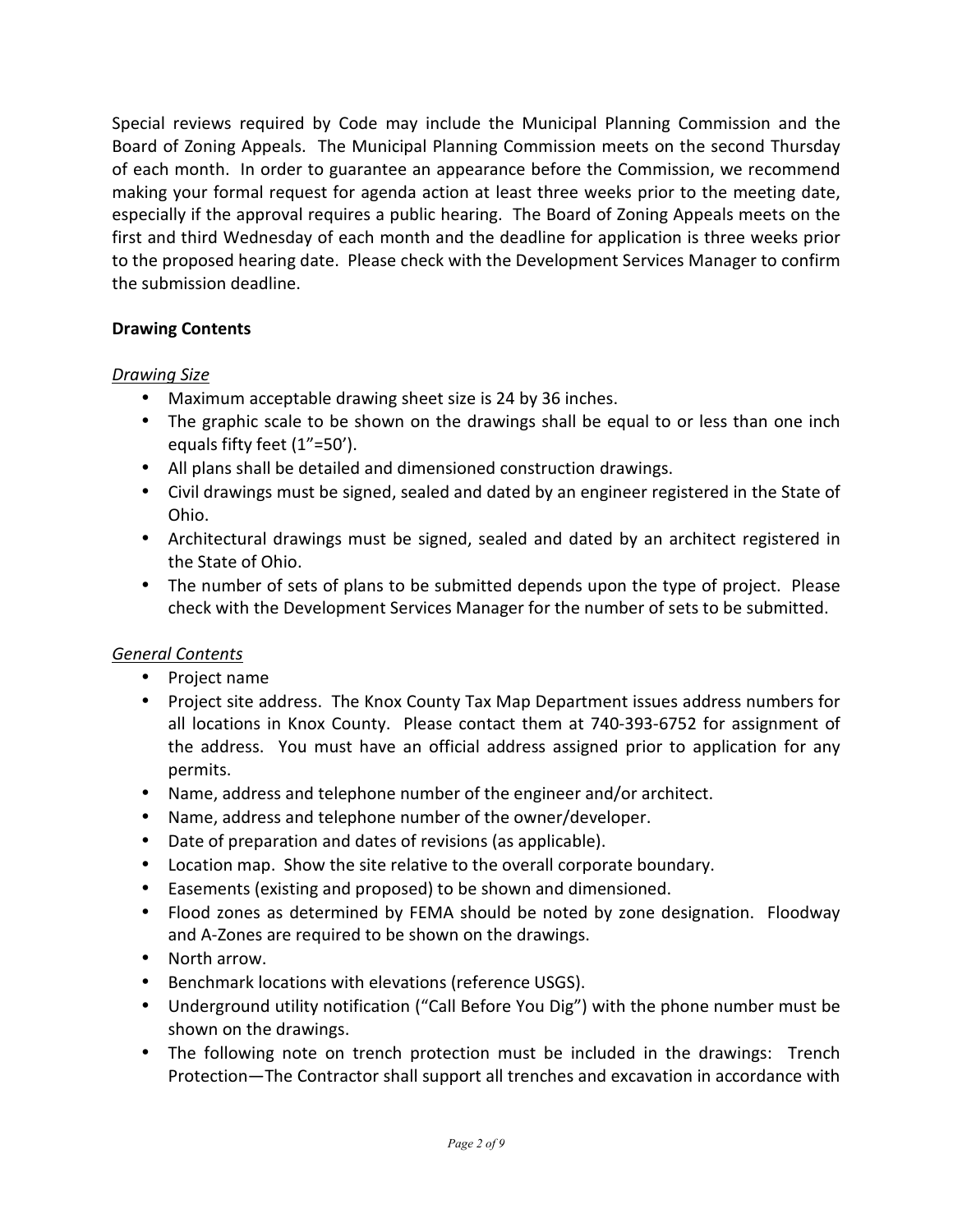Rule 4121:1-3-1113 of the specific safety requirements of Ohio Bureau of Workers Compensation relating to construction, latest edition.

#### *Zoning and Site Requirements*

A preliminary site plan may be submitted for review and action by the Board of Zoning Appeals, the Municipal Planning Commission, or the Zoning Enforcement Officer. All subsequent plan submissions must contain a note indicating any special permission, variances and approvals. Written documentation of the approval may be submitted with the drawing package.

The legal description of the property must be included in your submission. If it is a metes and bounds description (survey bearing and distance) you may submit the description on letter size paper as a part of your submission package.

The following information must be shown on the drawings:

- Zoning classification of the site and adjacent properties.
- Proposed use of the property (office, retail store, etc.).
- Setback lines and distances including:
	- o Front, side, and rear setbacks for all structures.
	- o Setback distances for parking areas.
- Building coverage in square feet and percent of total area.
- Minimum floor area in square feet (proposed and maximum allowed).
- Building height in feet (proposed and maximum allowed).
- Exterior elevations and/or architectural renderings.
- Location of dumpster and screening detail (including setback distances).
- Location of any fencing and/or required screening, including height.
- Signage (permit may be obtained with the site plan or may be obtained later).
	- o Location of free-standing and entrance signs (dimension distances)
	- o Size in square feet (proposed and maximum allowed) for each sign (regardless of whether free-standing, flush mount or entrance sign) and total square footage proposed for the site.

#### *Trees and Landscaping*

Chapter 1141 of the Codified Ordinances requires a tree survey. All trees over 6-inches in diameter are to be shown on the drawings. Trees removed over 6-inches in diameter shall be replaced with a tree having a trunk diameter of at least two (2) inches. Trees are measured 24 inches above ground level. The City encourages landscaping and use of plantings in development.

#### *Access, Traffic and Parking*

Any work done within the City's right of way requires the issuance of a Street Opening Permit and conformance to the City's standards for pavement removal and replacement; trench excavation and fill replacement; seeding and mulching; as well as the detail standards for driveways, sidewalks and handicap ramps. When work is done within the right of way, a job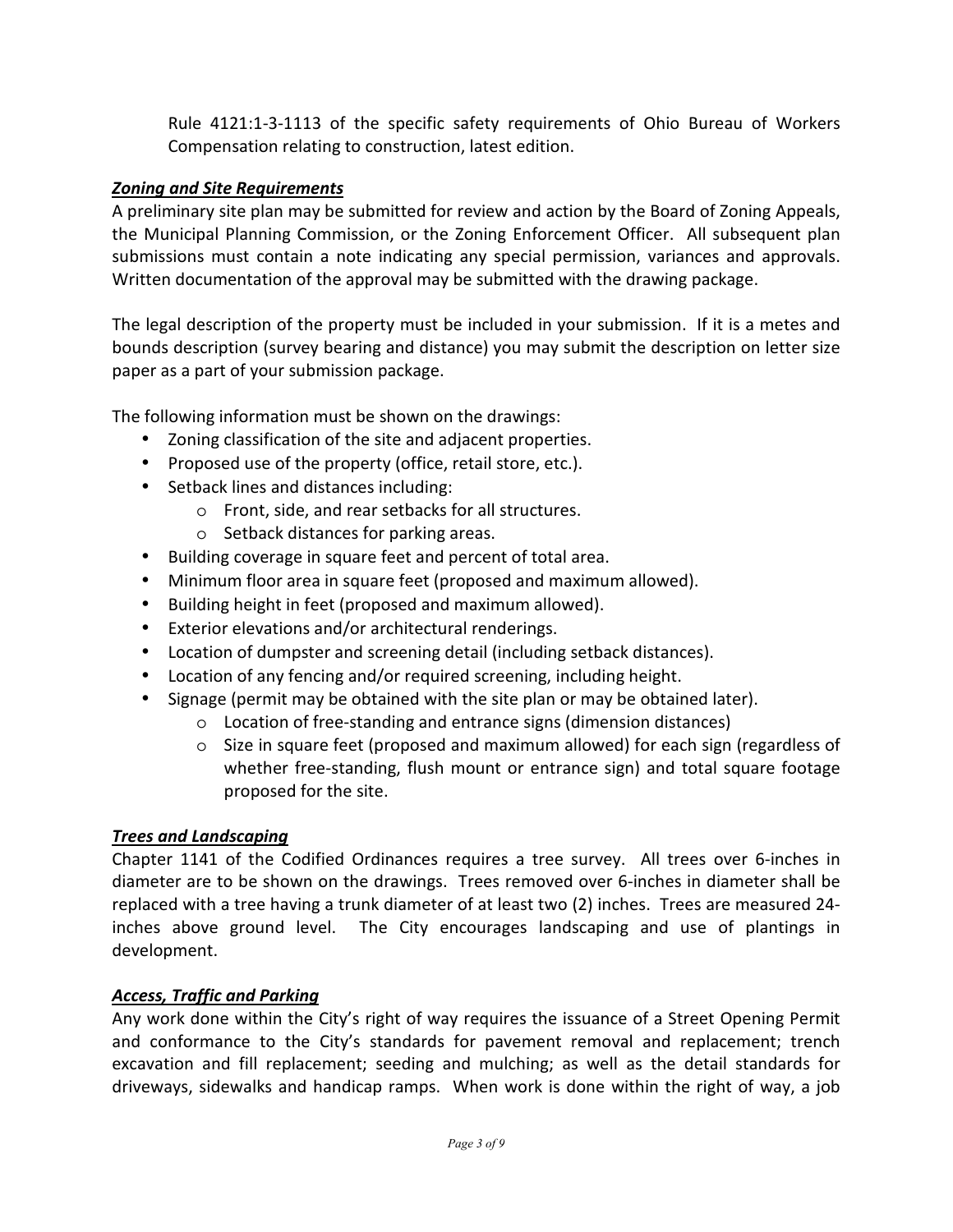specific traffic control plan with appropriate traffic control devices must be included in the drawings.

*Access*. To facilitate better traffic management, the City wishes to limit the number of access points on individual lots and encourages the use of cross easements in its commercial districts. At this time, zero lot line setback for parking areas does require the approval of the Board of Zoning Appeals.

#### **Access requirements to be included in the drawings:**

#### *Vehicular Access*

- Width of driveway entrance.
- Location of center of driveway from property line.
- Location of any cross easements and designation of traffic flow patterns.
- Traffic control signage (stop, do not enter, handicapped parking, etc.) must be shown. Installation and maintenance of this on-site signage is the responsibility of the owner/developer.

#### *Pedestrian Access*

- Sidewalks are required for development and are to be shown on the drawings.
	- o Handicap ramps are required to be shown with a detail.

*Parking*. Chapter 1174 of the Zoning Code, Off-Street Parking and loading Facilities, details the requirements for drive entrance widths, parking space ratios, parking stall dimensions, aisle widths, loading space, and handicapped space requirements. Variances from any of these requirements are requested from the City's Board of Zoning Appeals.

#### **Parking requirements to be included in the drawings:**

- Calculation of number of spaces required.
- Calculation of handicapped parking required.
- Number of parking spaces provided including handicapped spaces.
- Location and type of loading spaces
- Wheel stops
	- o Location and detail.
- Detail of parking spaces and drives.
	- o Size of spaces.
		- Detail of handicapped spaces (19' x 10' with 5' island).
		- **Location and detail of wheel stops.**
	- o Width of drives.
- Show parking lot lighting if provided. Certain districts require submission of extensive details of fixtures, method of illumination, and candlepower. Please check with the Development Services Manager to see what information must be submitted.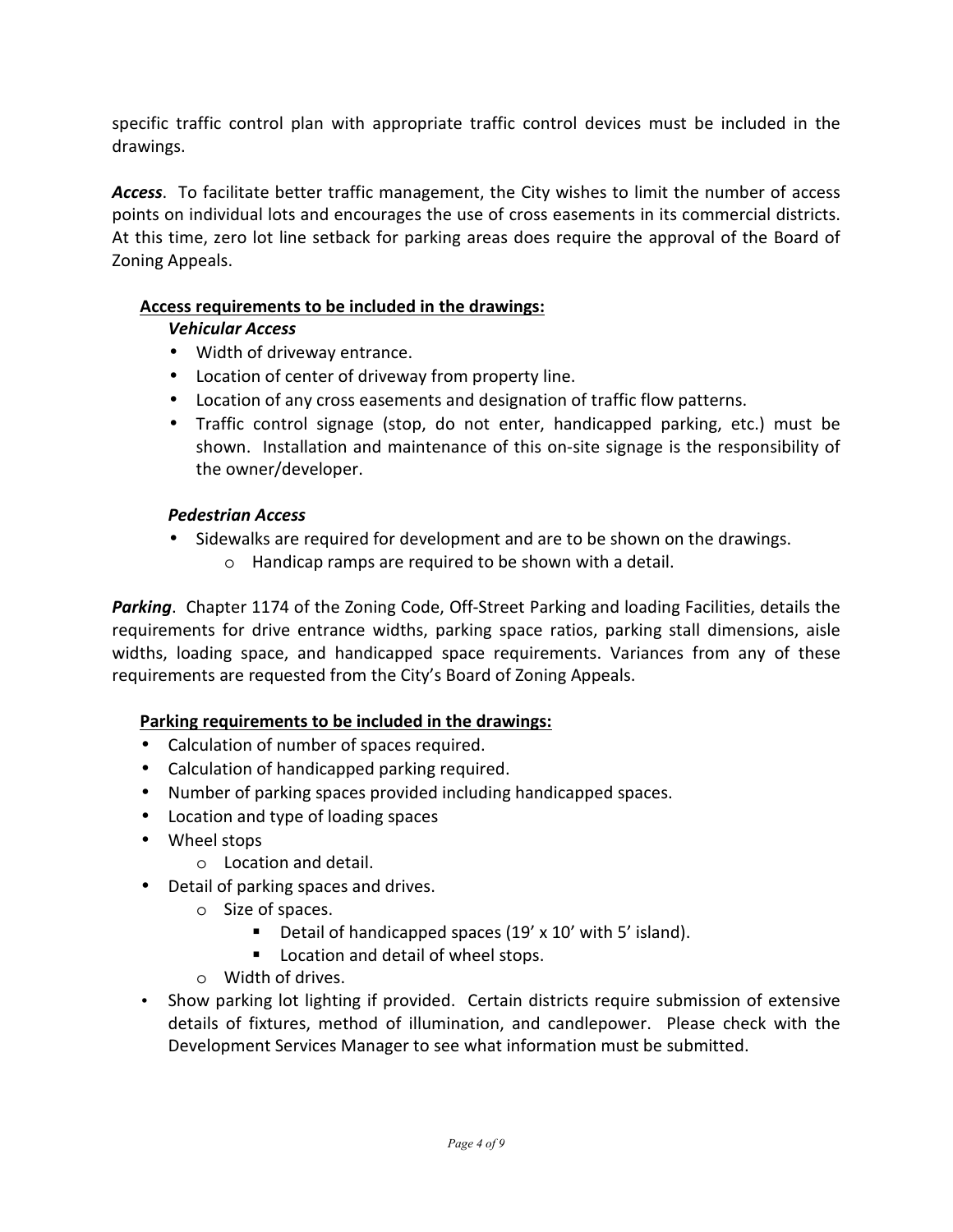#### *Stormwater Management and Erosion & Sediment Control*

Two printed copies of the calculation of the stormwater design must be submitted with the drawings. The calculations are to be signed, sealed and dated by a registered professional engineer. Subsequent submissions must also be signed sealed and dated by a registered professional engineer.

An erosion control plan with details must be submitted and approved. Prior to any construction, you must meet at the site with representatives of the City. All erosion control is to be in place before beginning construction. A note must be included on the drawings requiring the contractor to call the City Engineering Department for an inspection for approval of erosion control before beginning work.

The following information must be shown on the drawings:

- Run off control area
	- o Dimensions of retention pond including length, width, depth and freeboard.
	- o Detail of control structure and overflow control.
	- o Grading plan with elevations is required.
	- o Show emergency overflow.
- **Area of the property in acres and square feet** 
	- $\circ$  Total area being developed (to be noted if different than total area of site).
	- o Impervious area in square feet and percent of total.
	- o Pervious area in square feet and percent of total.

#### *Water and Wastewater*

All existing and proposed utilities are to be shown on the drawings with the following information:

- Location of lines including existing and proposed easements.
	- $\circ$  Water and sewer lines must be separated eighteen (18) inches vertically and ten (10) feet horizontally. A note is to be placed on the drawings when applicable.
- Types of lines
	- o Combination fire and domestic water systems are prohibited unless the combined line is less than two inches (2") in diameter and serves three (3) or fewer fire suppression outlets.
- Size of lines
- Type of material
	- o *Water line*. May either be ductile iron (Class 52) or Type "K" Copper with a minimum cover of four (4) feet. The size of line and material used must be specifically noted on the drawings.
		- All water line bends are to be restrained joints or have concrete thrust blocking.
		- Details of meters, meter pits, backflow devices, etc. are to be shown on the drawings.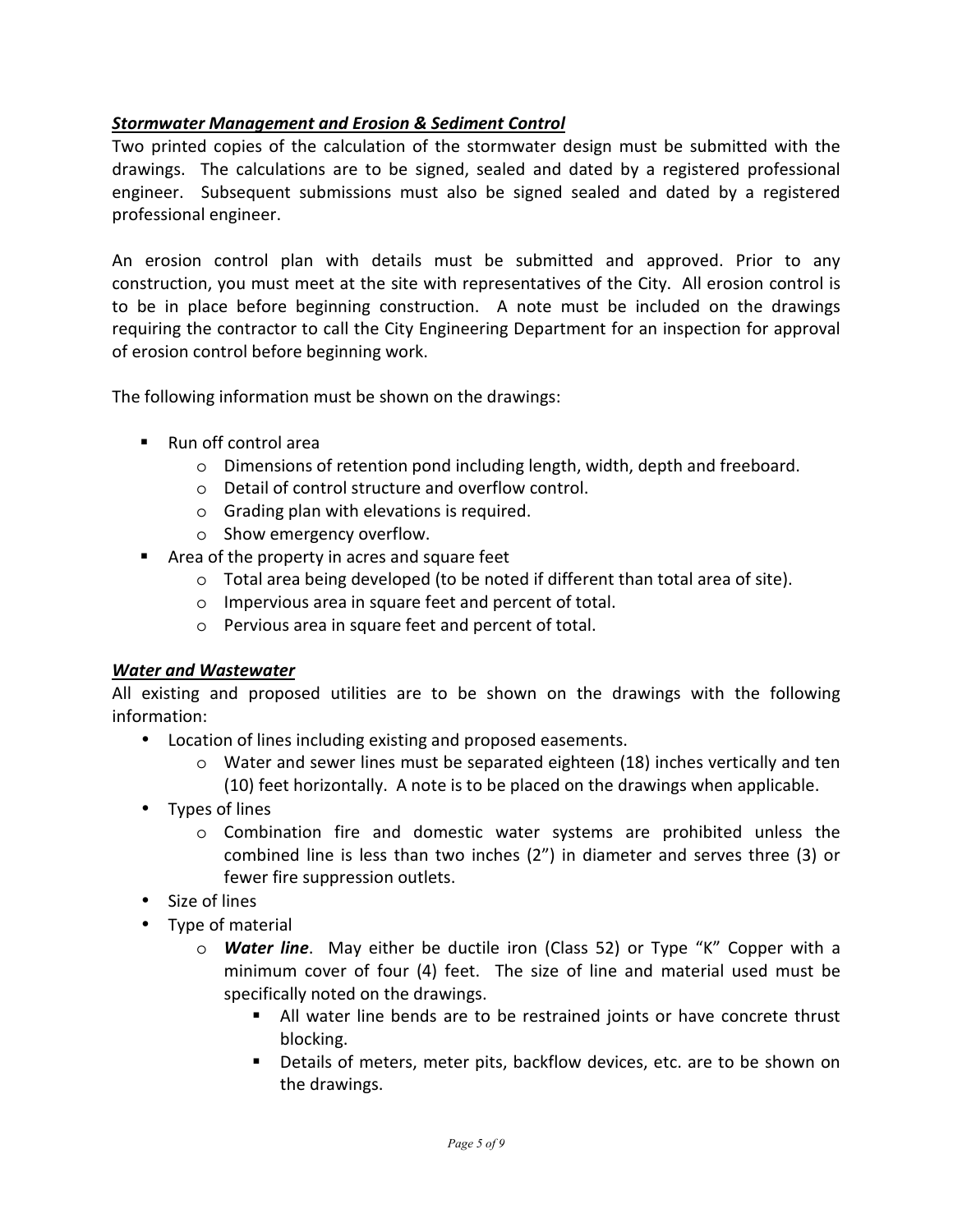- **EXTE:** Location of all fire hydrants. The Fire Department requires all buildings (front and back) be located within a 300-foot radius of a hydrant.
- o *Sewer line*. May be clay, cast iron or PVC SDR 35 pipe. The PVC SDR 35 pipe must meet the requirements of ASTM D-3033 or ASTM D-3034. The size of line and material used must be specifically noted on the drawings.
	- Slope and inverts for all sewers must be shown.
	- Details of manholes, inlets, etc. are to be shown on the drawings
	- Roof drains, foundation drains, and other clean water connections to the sanitary sewer system are prohibited.
- Metering and Backflow Prevention
	- o Shall be contained in an approved meter setting or vault within the public right of way or a dedicated easement.
	- o Backflow prevention for fire lines must consist of a double check detecting assembly (DCDA) with a by-pass meter plumbed to detect any water usage on the fire system.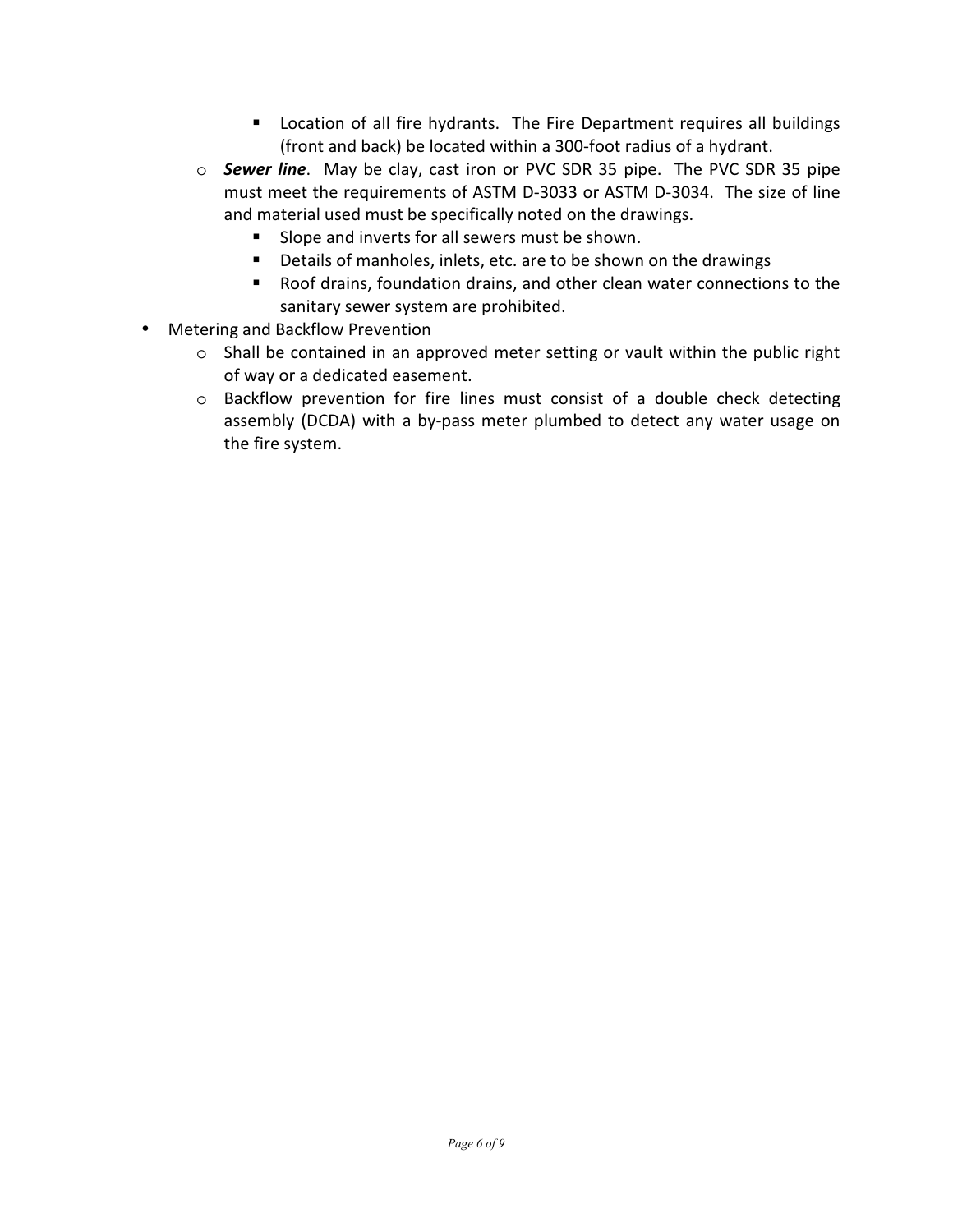# **City of Mount Vernon, Ohio Plan Submission Requirements Checklist**

### **Drawing Size**

Completed Information

- D Drawings sized at 24 x 36 inches, scale 50'=1" (or smaller)<br>
D Drawings signed, sealed and dated
- $\square$  Drawings signed, sealed and dated<br> $\square$  Number of sets confirmed
- Number of sets confirmed

## **General Contents**

 $Complete  
\nInformation  
\n**Project**  
\n**Image**$ </u>

- $\square$  Project name on drawings<br> $\square$  Project site address on dra
- $\square$  Project site address on drawings
- $\square$  Name, address, phone for engineer/architect  $\square$
- $\square$  Name, address, phone for developer/owner
- $\square$  Date of plan preparation and dates of revision(s)  $\square$  Location man showing property
- $\square$  Location map showing property<br> $\square$  Easements (existing and propos
- $\Box$  Easements (existing and proposed) with dimensions  $\Box$
- $\Box$  Flood zones<br> $\Box$  North arrow
- $\square$  North arrow
- $\square$  Benchmark(s) location with elevation (reference USGS)<br> $\square$  Notal before you dig" note
- $\square$  "Call before you dig" note<br> $\square$  Trench protection note
- Trench protection note

## **Zoning and Site Requirements**

Completed Information

- $\Box$  Special approvals submitted as part of package
- (may be submitted letter size)
- Legal description included in submission (may be submitted letter size)<br>  $\Box$  Zoning classification shown on drawings
- $\square$  Zoning classification shown on drawings
- $\square$  Proposed use listed on drawings<br> $\square$  Front, side, rear setbacks for all
- $\square$  Front, side, rear setbacks for all structures<br> $\square$  Setback distances for parking areas
- $\square$  Setback distances for parking areas<br> $\square$  Building coverage, square feet and r
- $\square$  Building coverage, square feet and percent of total  $\square$  Minimum floor area in square feet proposed and m
- $\square$  Minimum floor area in square feet, proposed and maximum allowed<br> $\square$  Building beight in feet, proposed and maximum allowed
- $\square$  Building height in feet, proposed and maximum allowed<br> $\square$  Exterior elevations and/or architectural renderings
- $\square$  Exterior elevations and/or architectural renderings<br> $\square$  Location of dumnster and screening details (include
- $\square$  Location of dumpster and screening details (include setbacks)<br> $\square$  Location of fencing and/or screening and height
- $\square$  Location of fencing and/or screening and height  $\square$  Location of free-standing and entrance signs wit
- $\square$  Location of free-standing and entrance signs with setbacks  $\square$  Size in square feet for each sign regardless of type and t
- Size in square feet for each sign regardless of type and total footage for site

## **Trees**

 $\frac{\text{Completed}}{\Box}$  Information

All trees over 6-inches in diameter shown on drawings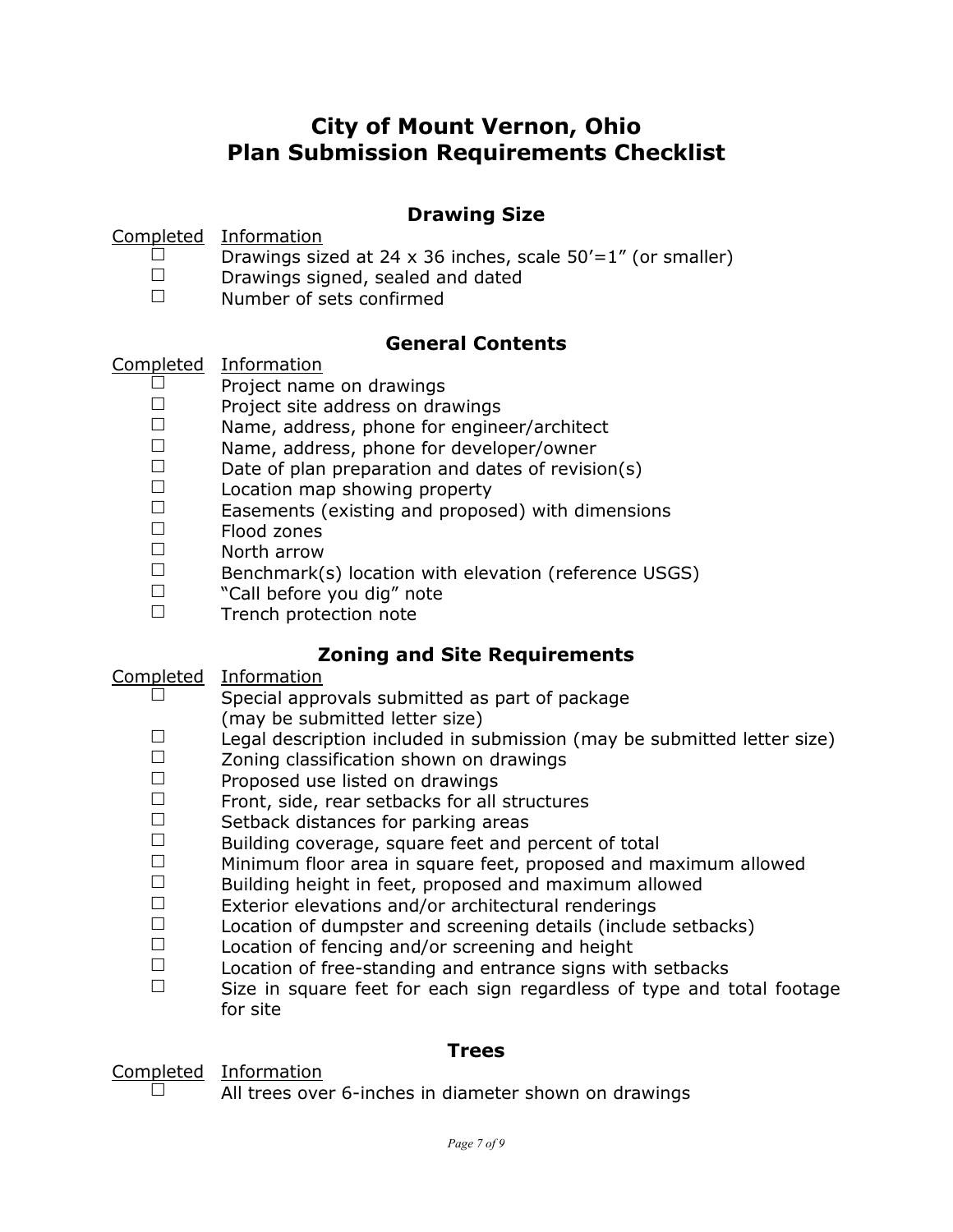## **Access, Parking and Traffic**

#### Completed Information

- $\square$  Note on plans requiring street opening permit for work in right of way  $\square$  Traffic control plan
- $\square$  Traffic control plan
- $\square$  Width of driveway entrance(s)
- $\square$  Location of center of driveway from property line  $\square$  Designation of cross easements and traffic flow p
- $\square$  Designation of cross easements and traffic flow patterns  $\square$
- $\square$  Traffic control signage<br> $\square$  Sidewalks including de
- $\square$  Sidewalks including detail of handicapped ramps  $\square$  Calculation of number of parking spaces
- $\square$  Calculation of number of parking spaces<br> $\square$  Calculation of number of bandicanned pa
- $\square$  Calculation of number of handicapped parking spaces<br> $\square$  Number of requiar and handicapped spaces provided
- $\square$  Number of regular and handicapped spaces provided<br> $\square$  Location and type of loading spaces
- $\square$  Location and type of loading spaces<br> $\square$  Location and detail of wheel stops
- $\square$  Location and detail of wheel stops<br> $\square$  Size of spaces, including detail of b
- $\square$  Size of spaces, including detail of handicapped spaces<br> $\square$  Width of drives (parking aisles)
- $\square$  Width of drives (parking aisles)
- Parking lot lighting

## **Stormwater Management**

#### Completed Information

- $\Box$  Calculations signed, sealed and dated by registered professional engineer  $\Box$
- $\square$  Erosion control plan<br> $\square$  Note requiring call for
- $\square$  Note requiring call for erosion control inspection  $\square$  Dimensions or retention pond length width der
- Dimensions or retention pond, length, width, depth and freeboard
- $\square$  Detail of control structure and overflow control
- $\square$  Grading plan with elevations<br> $\square$  Emergency overflow shown
- $\square$  Emergency overflow shown<br> $\square$  Area of property in acres and
- $\square$  Area of property in acres and square feet
- $\square$  Total area being developed<br> $\square$  Impervious area in square f
- $\square$  Impervious area in square feet and percent of total<br> $\square$  Pervious area in square feet and percent of total
- Pervious area in square feet and percent of total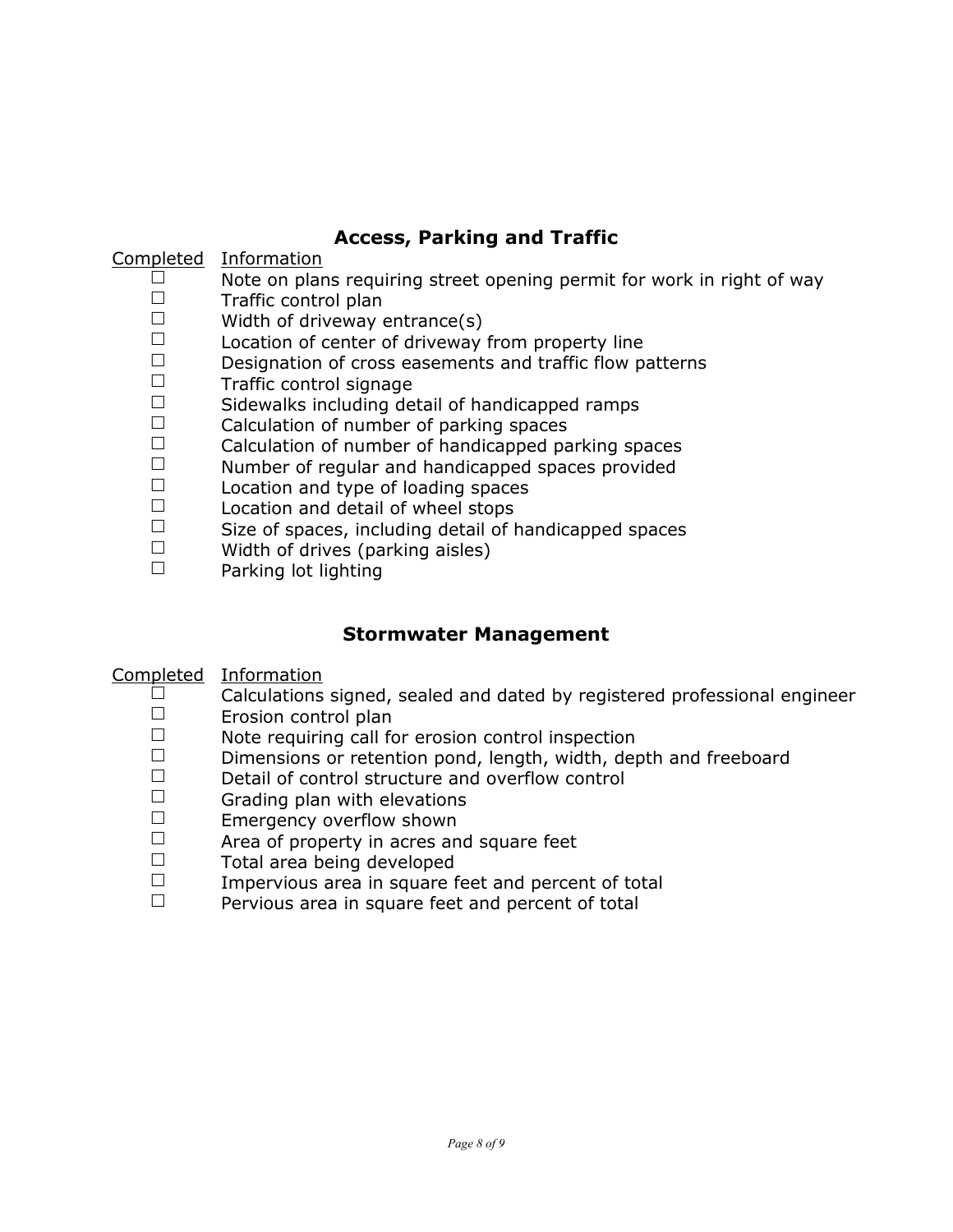#### **Water and Wastewater Utilities**

Completed Information

- $\Box$  Location of existing and proposed easements<br> $\Box$  Note on vertical and horizontal senaration of i
- □ Note on vertical and horizontal separation of water and sewer lines<br>□ Size of line(s), water and sewer
- $\square$  Size of line(s), water and sewer<br> $\square$  Type of material, water and sew
- $\Box$  Type of material, water and sewer<br> $\Box$  All water bends have restrained join
- $\Box$  All water bends have restrained joints or concrete thrust blocking  $\Box$  and acation of all fire hydrants
- $\square$  Location of all fire hydrants<br> $\square$  Slope and inverts for all sew
- $\square$  Slope and inverts for all sewers must be shown  $\square$  Details of manholes, inlets, etc.
- $\square$  Details of manholes, inlets, etc.<br> $\square$  Roof drain locations and where t
- $\square$  Roof drain locations and where they drain
- Note on prohibition of clean water connections to sanitary sewer (roof, foundation drains, etc.)
- Details of all devices (meters, meter pits, backflow prevention, etc.)<br>
Meter size and fire line sizes shown
- Meter size and fire line sizes shown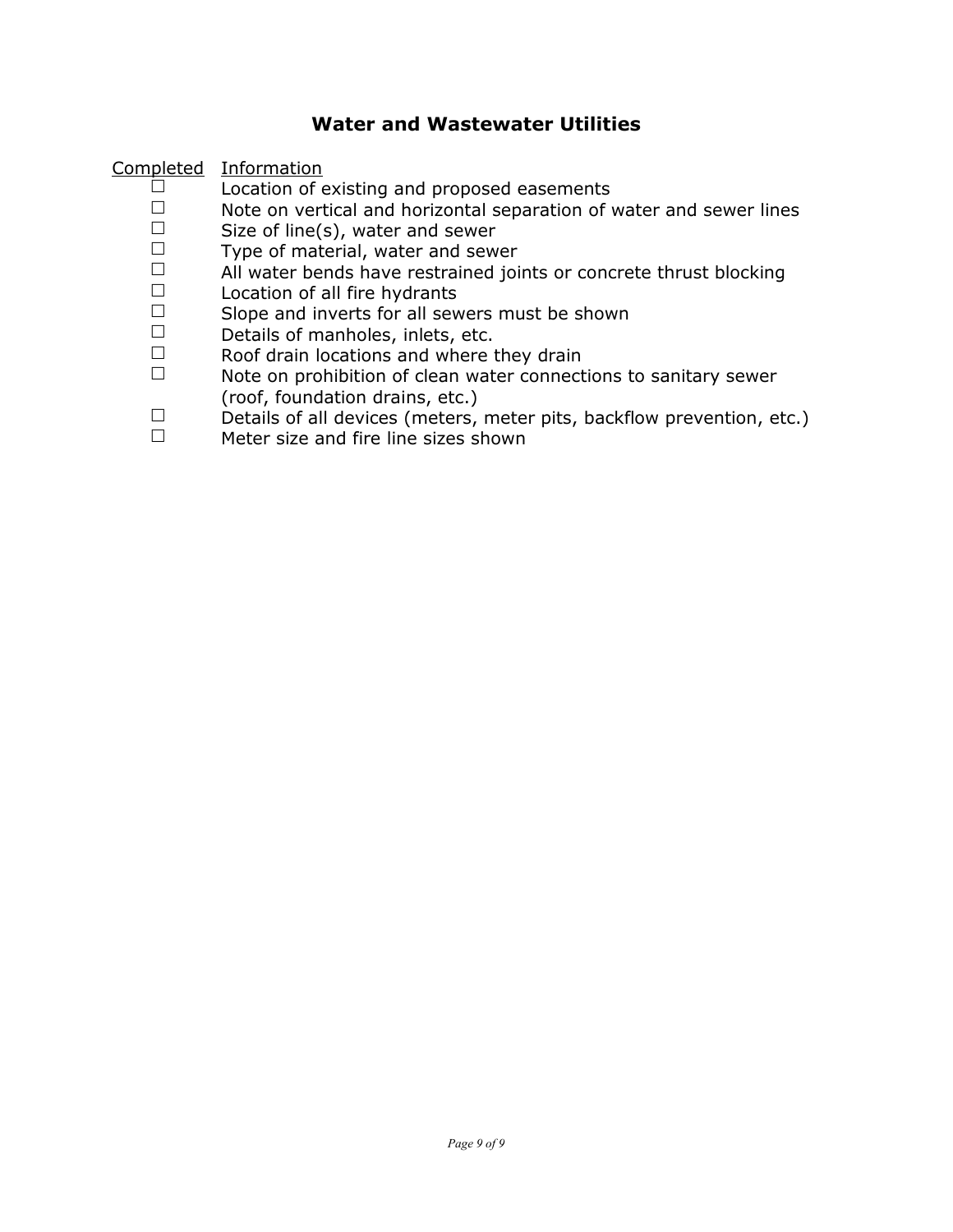

**Permitting Requirements**<br>Adopted January 1, 2002<br>Revised January 25, 2022 *Adopted January 1, 2002 Revised January 25, 2022*

All permits must be applied for, reviewed, approved, and paid for prior to commencing construction.

#### **Permit should be applied for online at MountVernonOhio.org > Online Services > Engineering Permits**

Lacie Blankenhorn, Development Services Manager can assist you with questions. e-mail: dsm@mountvernonohio.org Phone: 740-393-2033

Site Address—The Knox County Tax Map Office issues addresses for all locations in Knox County. Their office is located at 117 East High Street, Mount Vernon, Ohio. Please contact them at 740- 393-6752 for assignment of the numeric street address. An official address must be assigned prior to application for any permits.

State Building Permit-The City of Mount Vernon does not have a local building code and construction involving any commercial, industrial, or public building requires plan approval by the State of Ohio's Department of Industrial Compliance (in Ohio 1-800-523-3581, outside Ohio 1-614-644-2223). We ask that a copy of the final Certificate of Plan Approval be submitted to us.

Certificate of Occupancy—A Certificate of Occupancy will be issued by the State of Ohio in accordance with the requirements of the Ohio Department of Industrial Compliance. As a part of the process for this permit, you will be required to schedule a fire safety inspection through the Mount Vernon Fire Department. Please contact them at their non-emergency number of 740-393-9515 to make arrangements for this inspection.

Zoning Permit—Addresses building construction and the requirements of the City's zoning code.

The permit fee is based on the estimated cost of construction and is calculated as \$10.00 for the first \$1,000 of estimated construction cost; plus \$1.00 per \$1,000 of estimated cost for the remainder of the cost.

In addition to the base fee, a park development fee is also charged. For a new dwelling unit this charge is \$100.00. For an addition to an existing structure or a new non-residential structure the park development fee is \$10.00.

We will gladly calculate your fee for you—all you need to supply is the estimated cost of construction.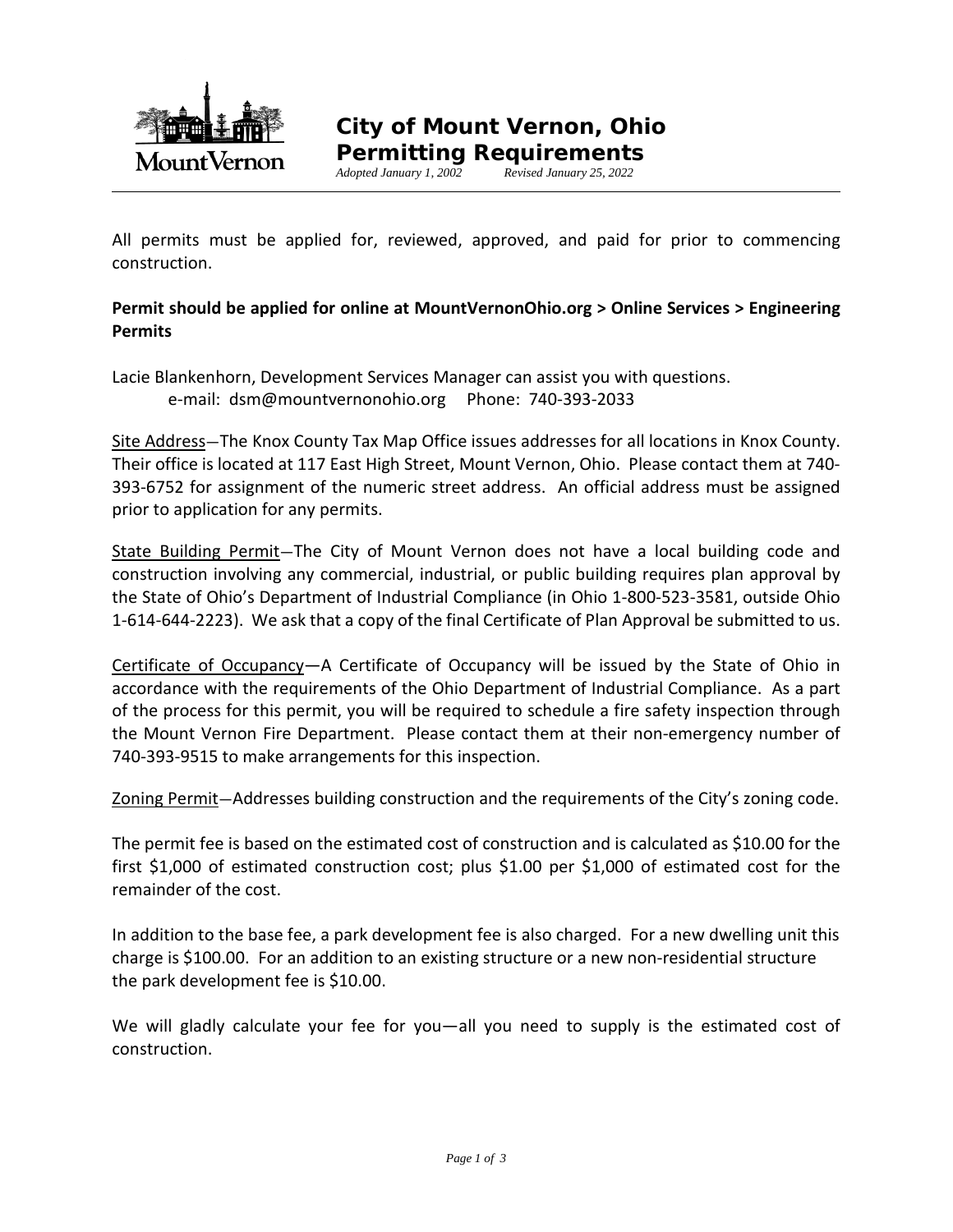Certificate of Zoning Compliance—A Certificate of Zoning Compliance will be issued by the City of Mount Vernon in accordance with the requirements of the City's Zoning Code. Application for this permit is made in the Engineering Department and the City's Zoning Enforcement Officer will inspect the premises and issue the permit. The fee for this permit is \$25.00.

Water Tap Permits—cover main line extensions, domestic service lines, and fire line installations. The City of Mount Vernon has specific information on main line installations, service line installations, metering and meter pit installations, and backflow prevention and devices available for review. The City requires inspection on all the above mentioned installations. You must give a minimum of two (2) hours notice prior to inspection and no inspections will be made after 4:00 pm on weekdays, or on Saturdays, Sundays, or Holidays.

The fees, subject to change without notice, are based on the size of the installation and include permit fees, tap fees, and capacity charges. Contact the Development Services Manager or the City Engineering Department for your project specific quote.

Main line extensions require Permit to Install approval from the Ohio EPA. The City will not issue local extension permits until proof of EPA approval is submitted.

Wastewater Tap Permits—cover main line extensions and service laterals. The City of Mount Vernon has specific information on main line extensions and service lateral installations available for review. No roof drains, foundation drains or other clean water connections shall be made to the sanitary sewer system. The City will require inspection of main lines and service lines. These inspections must be scheduled with the City Engineering Department and you must give a minimum of two (2) hours notice prior to inspection. No inspections will be made after 4:00 pm on weekdays, or on Saturdays, Sundays, or Holidays.

The fees, subject to change without notice, are based on the size of the installation and include permit fees, tap fees, township charges where applicable, and capacity charges. Contact the Development Services Manager or the City Engineering Department for your project specific quote.

Some commercial and industrial installations may require permitting under the City's Pretreatment Program and questions regarding that permitting process and the permit fees should be directed to Brian McKeever, Pretreatment Coordinator, or the Director of Public Utilities at 740-393-9584.

Main line extensions require Permit to Install approval from the Ohio EPA. The City will not issue local extension permits until proof of EPA approval is submitted.

If you are a resident of Clinton Township and/or reside within an area serviced by the lines constructed by the Clinton Township Water and Sewer District you are required to submit written approval from the District Board with your permit application. The forms are available in the City Engineering Department.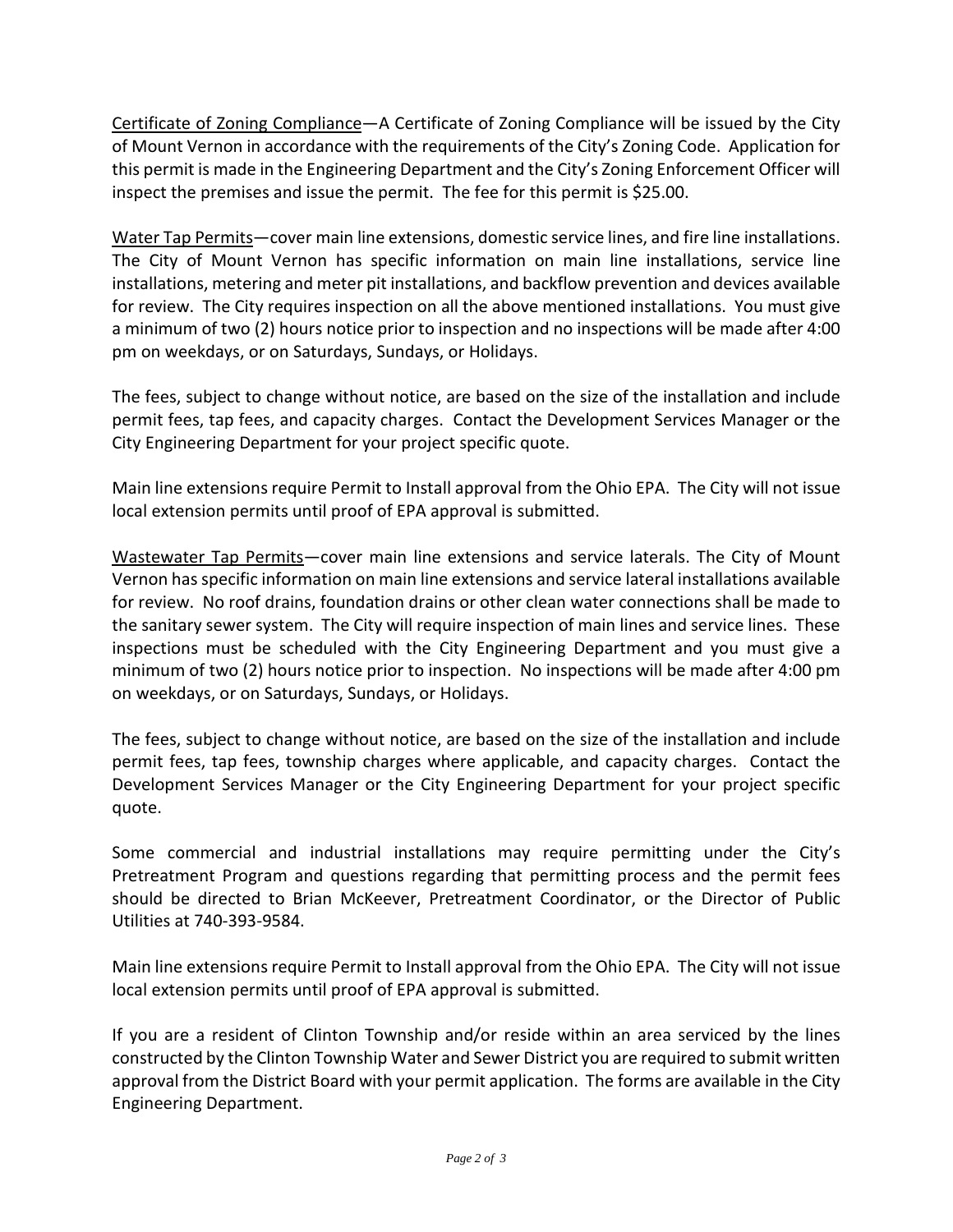Street Opening Permits—are required any time work is performed in the public right of way. The permit requires a bond deposit to insure that the right of way is returned to an acceptable condition. The permit fee is \$50.00 and the code requires a minimum deposit of \$1,000.00. Please note that the deposit is refundable upon completion and inspection of the work.

Stormwater Management Permit—The application requires submission of design plans, quantities and itemized cost estimates for the facilities prepared by a registered professional engineer or registered professional architect. Plan review fees for all sites disturbing 20,000 square feet or more:

| Up to two (2) acres disturbed | \$250.00                                     |
|-------------------------------|----------------------------------------------|
| Over two (2) acres disturbed  | \$250.00 plus \$125.00 per acre over 2 acres |

When revisions of the plan are required, the revised plans will be submitted with the following fee:

| Up to two (2) acres disturbed | \$150.00                                    |
|-------------------------------|---------------------------------------------|
| Over two (2) acres disturbed  | \$150.00 plus \$75.00 per acre over 2 acres |

The permit fee is \$250.00 or one percent of the estimated construction cost of the stormwater facilities, whichever of the two is greater. If the site disturbed is greater than one (1) acre in area you will also need a permit from the Ohio EPA. The City will require submission of the completed "Notice of Intent" from the EPA.

A Letter of Agreement is required for all sites disturbing 600 square feet to 19,999 square feet. The fee for this document is \$75.00

A preliminary site meeting, prior to construction, is required for all stormwater installations. Periodic site inspections will also take place during the life of the project. These inspections will be conducted by a representative of the City Engineering Department.